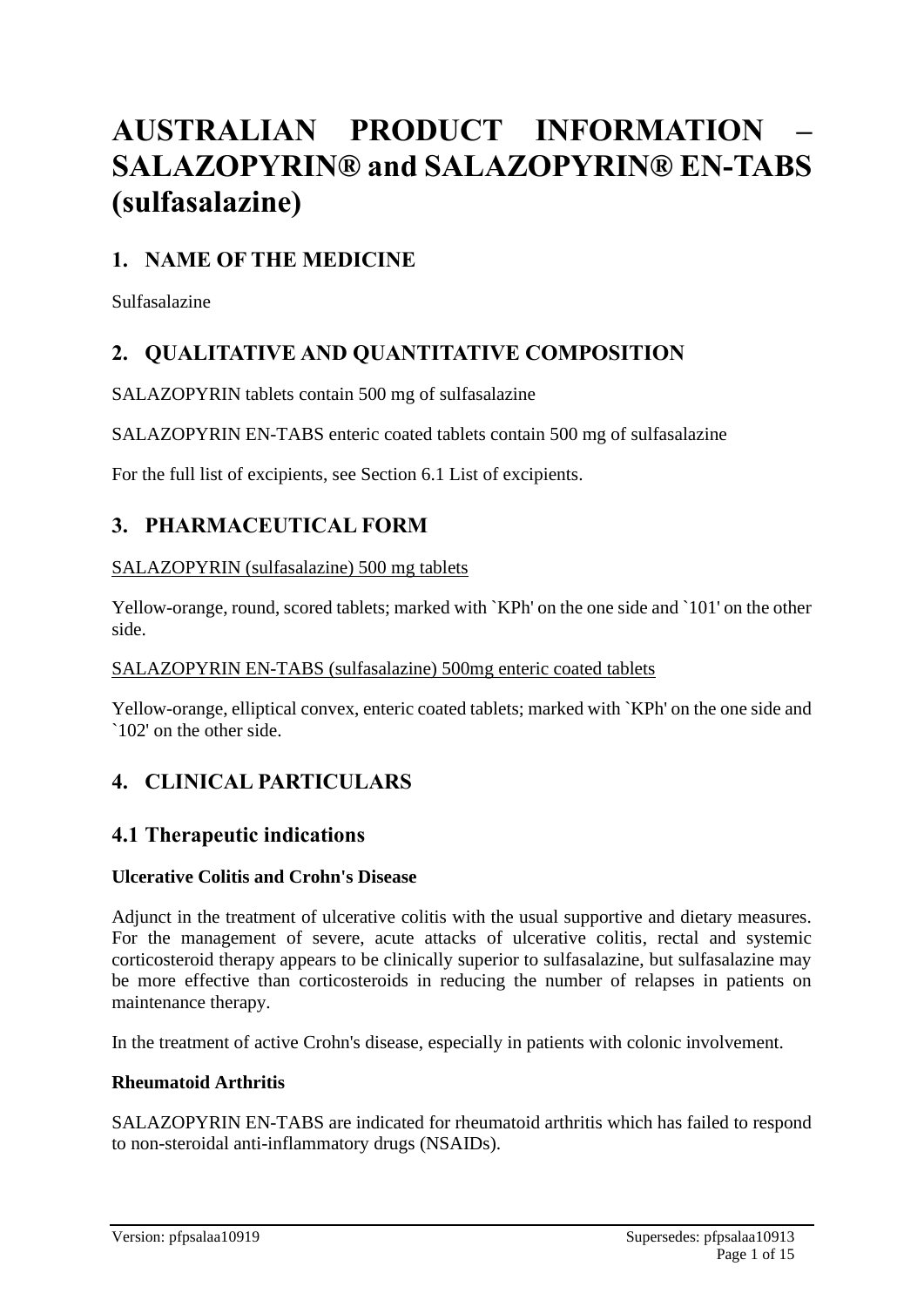# **4.2 Dose and method of administration**

### **Inflammatory Bowel Disease**

*Oral:* SALAZOPYRIN or SALAZOPYRIN EN-TABS (enteric coated) should be given preferably after meals in evenly divided doses over a 24 hour period with no more than 8 hours between overnight doses. The enteric coated tablets should not be crushed or broken.

#### *Initial Dosage*

Adults: 1 to 2 g four times daily.

Children: 40 to 60 mg/kg bodyweight daily in three to six divided doses.

#### *Maintenance Dosage*

Adults: 2 g daily in four divided doses.

Children: 40 mg/kg bodyweight daily in four divided doses. The daily maintenance dose should be continued unless contraindicated by side effects.

SALAZOPYRIN EN-TABS may be used to minimise gastrointestinal intolerance to the drug.

#### **Rheumatoid Arthritis**

*Oral:* Two SALAZOPYRIN EN-TABS, two or three times a day, i.e. 2 to 3 g daily. The enteric coated tablets should not be crushed or broken. For adults starting therapy, it is advisable to raise the daily dose according to the following schedule:

#### Adults

|                            | 1st WEEK | 2nd WEEK             | 3rd WEEK              | 4th WEEK                |
|----------------------------|----------|----------------------|-----------------------|-------------------------|
| Morning<br>Evening         | 1 tablet | 1 tablet<br>1 tablet | 1 tablet<br>2 tablets | 2 tablets<br>2 tablets* |
| * etc. to 3 g/day maximum. |          |                      |                       |                         |

Children: At present no dosage recommendation regarding treatment with SALAZOPYRIN EN-TABS in rheumatoid arthritis in children can be given.

# **4.3 Contraindications**

Haematological, renal or hepatic dysfunction, allergic drug fever or skin eruptions due to sulphonamide derivatives including antibacterial sulphonamides, oral hypoglycaemics and thiazides.

Patients hypersensitive to sulfasalazine, its metabolites, or any other component of the product, sulfonamides, or salicylates.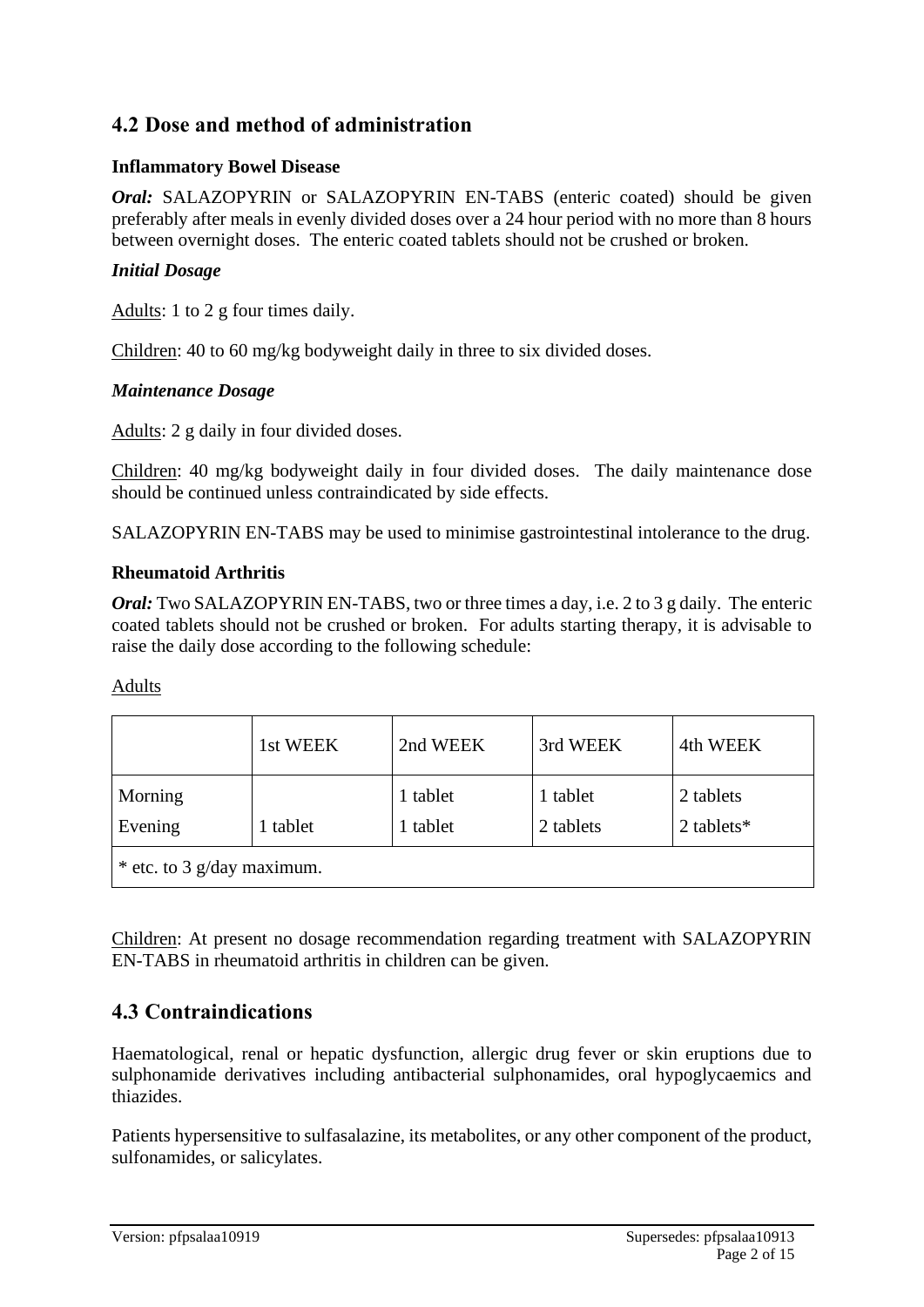Intestinal or urinary obstruction.

Patients with porphyria should not receive sulphonamides, as these drugs have been reported to precipitate an acute attack.

Children aged 2 years and younger.

# **4.4 Special warnings and precautions for use**

#### **Serious Infections**

Serious infections associated with myelosuppression, including sepsis and pneumonia, have been reported. Patients who develop a new infection while undergoing treatment with sulfasalazine should be monitored closely. Administration of sulfasalazine should be discontinued if a patient develops a serious infection. Caution should be exercised when considering the use of sulfasalazine in patients with a history of recurring or chronic infections or with underlying conditions which may predispose patients to infections.

### **Potential Toxicity**

Deaths associated with the administration of sulfasalazine have been reported, resulting from hypersensitivity reactions, agranulocytosis, aplastic anaemia, renal and liver damage, irreversible neuromuscular and CNS changes, and fibrosing alveolitis. The presence of clinical signs such as sore throat, fever, pallor, purpura or jaundice may be indications of myelosuppression, hepatotoxicity, haemolysis or other serious blood disorders. The patient should be advised to report any untoward symptoms immediately. If serious toxic or hypersensitivity reactions occur, discontinue treatment with sulfasalazine immediately while awaiting the results of blood tests. Urticaria, other skin rashes and serum sickness-like reactions may be controlled with antihistamines and, if necessary, systemic corticosteroids.

#### **Monitoring for Toxicity**

Sulfasalazine should be administered under constant medical supervision.

Complete blood counts (including differential white cell count) and liver function tests should be performed before starting sulfasalazine tablets and every second week during the first three months of therapy. During the second three months, the same tests should be done once monthly and thereafter once every three months, and as clinically indicated. Assessment of renal function (including urinalysis) should be performed in all patients initially and at least monthly for the first three months of treatment. Thereafter, monitoring should be performed as clinically indicated.

#### **Hepatic or Renal Impairment and Blood Dyscrasias**

Sulfasalazine should not be given to patients with impaired hepatic or renal function or with blood dyscrasias.

### **Hypersensitivity**

Sulfasalazine should be given with caution in patients with severe allergy or bronchial asthma.

Severe hypersensitivity reactions may include internal organ involvement, such as hepatitis, nephritis, myocarditis, mononucleosis-like syndrome (i.e. pseudomononucleosis),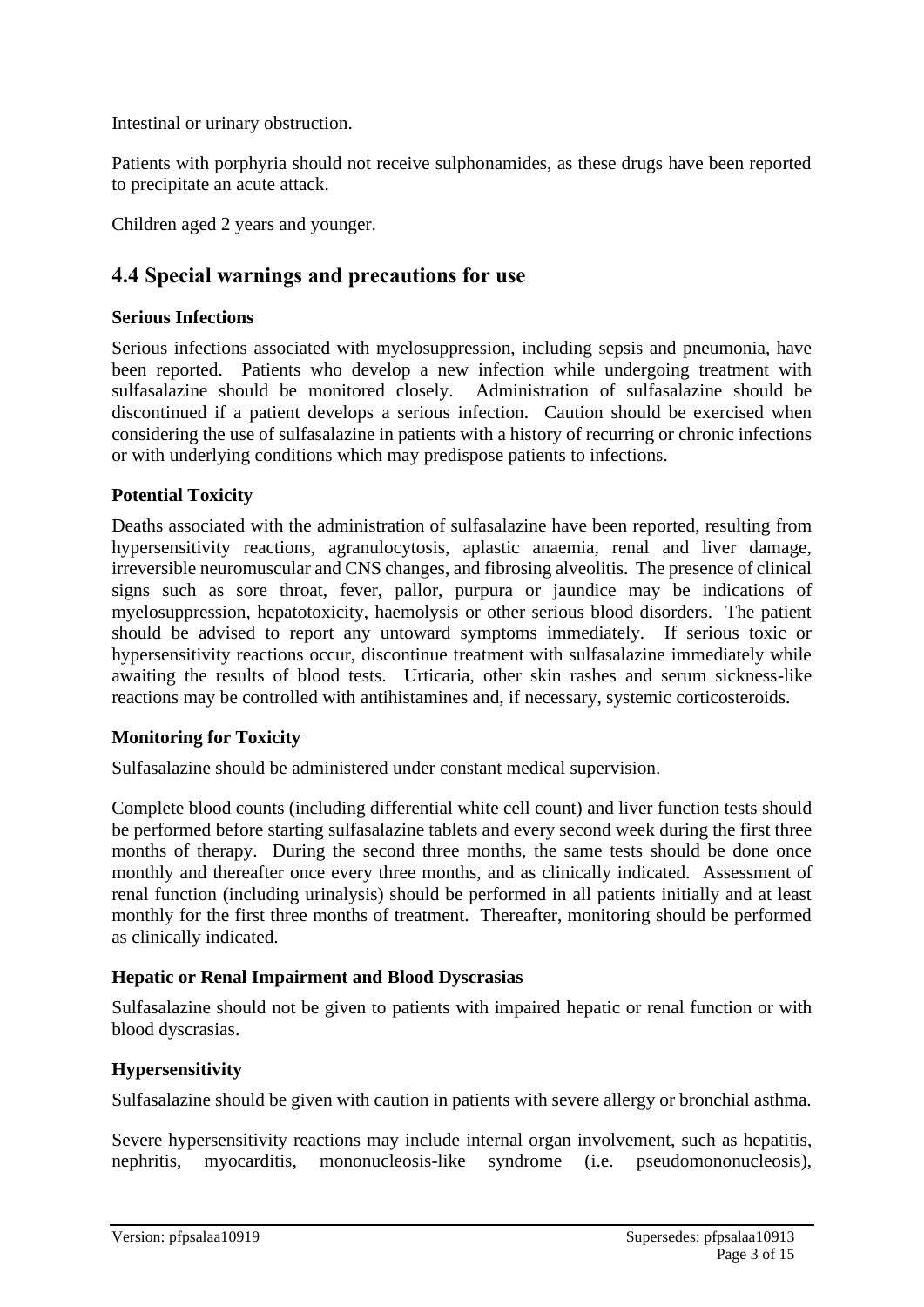haematological abnormalities (including haematophagic histiocytosis), and/or pneumonitis including eosinophilic infiltration.

### **Drug Rash with Eosinophilia and Systemic Symptoms (DRESS)**

Severe, life-threatening, systemic hypersensitivity reactions such as drug rash with eosinophilia and systemic symptoms (DRESS) have been reported in patients taking various drugs including sulfasalazine. It is important to note that early manifestations of hypersensitivity, such as fever or lymphadenopathy, may be present even though rash is not evident. If such signs or symptoms are present, the patient should be evaluated immediately. Sulfasalazine should be discontinued if an alternative etiology for the signs or symptoms cannot be established.

#### **Serious Skin Reactions**

Serious skin reactions, some of them fatal, including exfoliative dermatitis, Stevens-Johnson syndrome, and toxic epidermal necrolysis, have been reported very rarely in association with the use of sulfasalazine. Patients appear to be at highest risk for these events early in the course of therapy, the onset of the event occurring in the majority of cases within the first month of treatment. Sulfasalazine should be discontinued at the first appearance of skin rash, mucosal lesions, or any other sign of hypersensitivity.

#### **Effects on Folic Acid**

Oral sulfasalazine inhibits the absorption and metabolism of folic acid and may cause folic acid deficiency, potentially resulting in serious blood disorders (e.g. macrocytosis and pancytopenia) and the possibility of harming the foetus during pregnancy (see Section 4.6 Fertility, pregnancy and lactation, Use in Pregnancy).

#### **G-6-PD Deficiency**

Patients with a deficiency of erythrocytic glucose-6-phosphate dehydrogenase (G-6-PD) have been noted to develop haemolytic anaemia during treatment with sulfasalazine (Cohen et al., 1968; Gabor, 1973) and should be closely observed.

#### **Fluid Intake**

Adequate fluid intake must be maintained in order to reduce the risk of crystalluria and stone formation.

#### **Patients with Atopic Disease**

Sulfasalazine should be given with caution to patients with history of atopic disease in view of the increased likelihood of hypersensitivity reactions in atopic patients.

#### **Interactions**

Sulphonamides should be administered with caution to patients receiving other drug therapy (see 4.5 Interactions with other medicines and other forms of interactions).

#### **Reversible Male Infertility**

Several recent reports have suggested that sulfasalazine may cause reversible infertility in males (Grieve, 1979; Levi et al., 1979; Toth, 1979; Traub et al., 1979; Toovey et al., 1981). Sulfasalazine therapy has been associated with a reduction in sperm counts, reduced sperm motility, morphologically abnormal sperm and an increased proportion of immature sperm. The mechanism by which sulfasalazine might affect sperm production is not understood. Until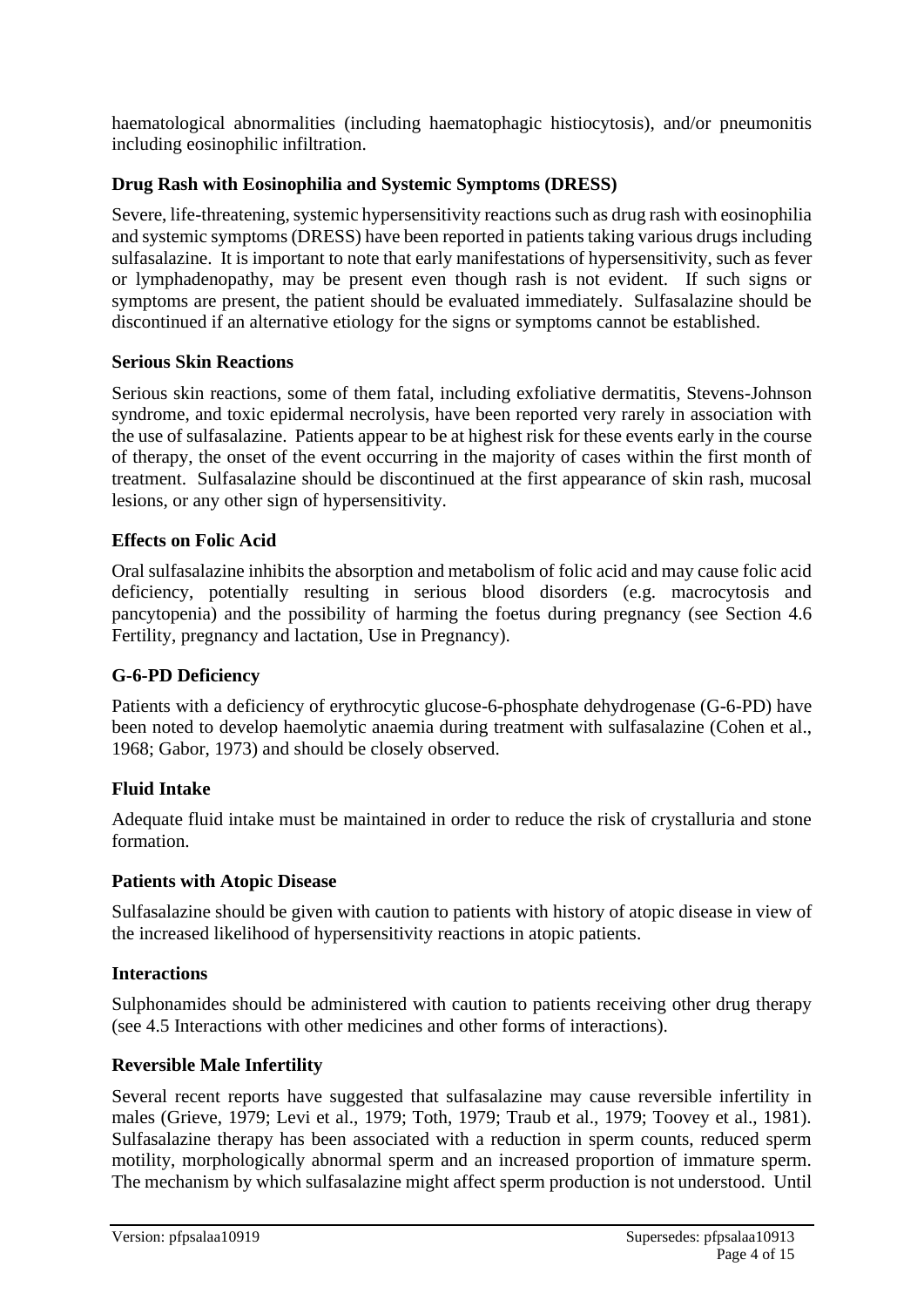such time as this suggested association can be elucidated, a drug associated cause should be considered when investigating infertility in men taking sulfasalazine. Withdrawal of the drug usually reverses these effects within 2 to 3 months.

#### **Use in the elderly**

No data available.

### **Paediatric use**

Use in children with systemic onset juvenile rheumatoid arthritis may result in a serum sickness-like reaction; therefore, sulfasalazine is not recommended in these patients.

#### **Effects on laboratory tests**

Several reports of possible interference with measurements, by liquid chromatography, of urinary normetanephrine causing a false-positive test result have been observed in patients exposed to sulfasalazine or its metabolite, mesalazine.

Sulfasalazine or its metabolites may interfere with ultraviolet absorbance, and may cause interference with some laboratory assays that use nicotinamide adenine dinucleotide [NAD(H)] or nicotinamide adenine dinucleotide phosphate [NADP(H)] to measure ultraviolet absorbance. Examples of such assays may include alanine aminotransferase (ALT), aspartate aminotransferase (AST), creatine kinase-muscle/brain (CK-MB), glutamate dehydrogenase (GLDH), ammonia, thyroxine, or glucose. Consult with the testing laboratory regarding the methodology used. Caution should be exercised in the interpretation of these laboratory results in patients who are receiving sulfasalazine. Results should be interpreted in conjunction with clinical findings.

### **4.5 Interactions with other medicines and other forms of interactions**

Sulphonamides may potentiate oral anticoagulants, methotrexate, and oral hypoglycaemics of the sulphonylurea type by displacing these drugs from their binding sites.

An increased incidence of gastrointestinal adverse events, especially nausea, has been reported with co-administration of oral sulfasalazine and methotrexate to rheumatoid arthritis patients.

Increased sulphonamide blood levels may occur in patients who are receiving urinary acidifiers, oral anticoagulants, indomethacin or salicylates.

#### *Antacids*

Decreased absorption of sulphonamides from the gastrointestinal tract may occur if antacids are given concurrently.

### *Penicillins*

It has been reported that sulphonamides interfere with oral absorption of oxacillin and may inhibit the serum protein binding of penicillins.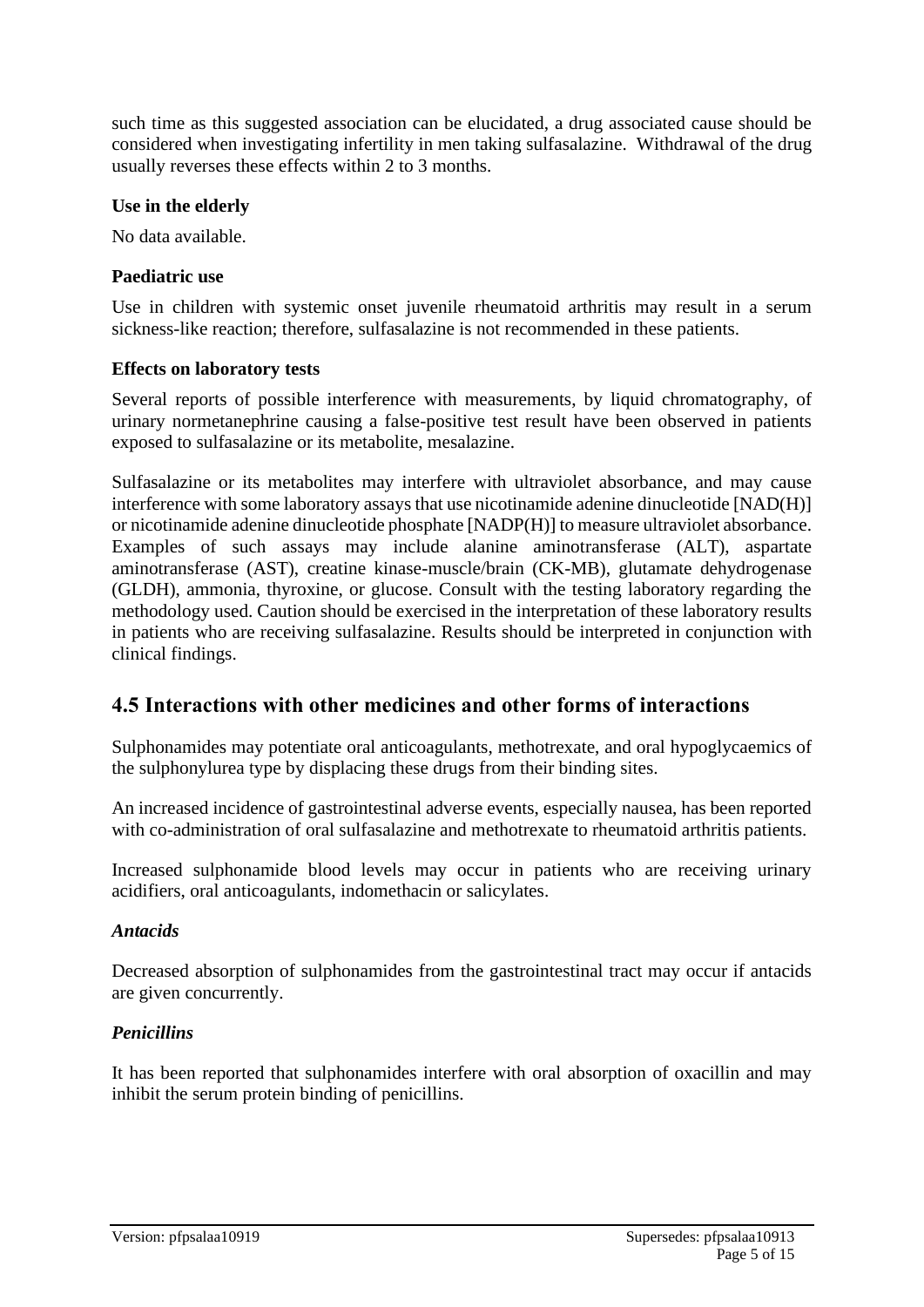### *Local Anaesthetics Derived from Para-aminobenzoic Acid*

Local anaesthetics which are derivatives of para-aminobenzoic acid may antagonise sulphonamide activity.

#### *Digoxin*

Reduced absorption of digoxin, resulting in non-therapeutic serum levels, has been reported when used concomitantly with sulfasalazine.

#### *Folic Acid*

Folate deficiency may occur as sulfasalazine inhibits the absorption of folate.

#### *Ferrous Sulphate*

Ferrous sulphate may impair the absorption of sulfasalazine however, the clinical significance of this interaction is doubtful.

#### *Thiopurine 6-Mercaptopurine or Azathioprine*

Due to inhibition of thiopurine methyltransferase (TPMT) by sulfasalazine, bone marrow suppression and leucopenia have been reported when thiopurine 6-mercaptopurine or its prodrug, azathioprine, and oral sulfasalazine were used concomitantly.

### **4.6 Fertility, pregnancy and lactation**

#### **Effects on fertility**

No data available.

#### **Use in pregnancy – Pregnancy Category [A]**

Oral sulfasalazine inhibits the absorption and metabolism of folic acid and may cause folic acid deficiency, potentially resulting in serious blood disorders (e.g. macrocytosis and pancytopenia) and the possibility of harming the foetus during pregnancy.

There have been reports of babies with neural tube defects born to mothers who were exposed to sulfasalazine during pregnancy, although the role of sulfasalazine in these defects has not been established. Because the possibility of harm cannot be completely ruled out, sulfasalazine should be used during pregnancy only if clearly needed.

#### **Use in lactation**

The amount of sulfasalazine that passes into the maternal milk is negligible, however, the concentration of sulfapyridine in milk is about 40% of that in serum. The risk of kernicterus in breast-fed infants has been assessed as low with therapeutic doses, since sulfapyridine has been shown to have a poor bilirubin displacing capacity.

As with all drugs, sulfasalazine should not be given to nursing mothers unless the expected benefits to the mother outweigh the potential risk to the infant. Caution should be used, particularly if breastfeeding premature infants or those deficient in G-6-PD. There have been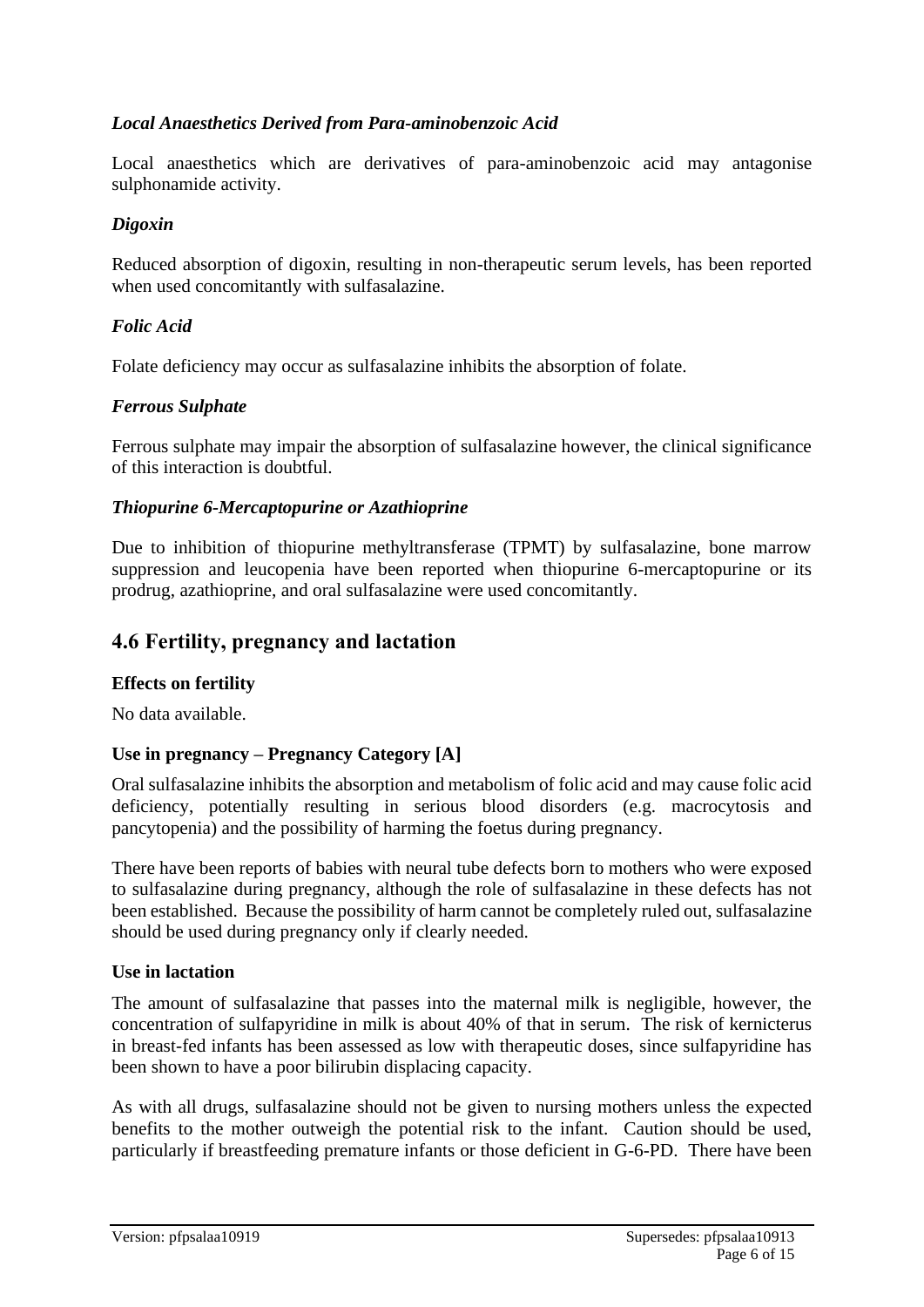reports of bloody stools or diarrhoea in infants of mothers on sulfasalazine who were breastfeeding.

# **4.7 Effects on ability to drive and use machines**

The effects of this medicine on a person's ability to drive and use machines were not assessed as part of its registration.

# **4.8 Adverse effects (undesirable effects)**

Sulfasalazine shares the toxic potentialities of other sulphonamides, especially sulfapyridine, and the usual precautions of sulphonamide therapy should be observed. Moreover, it may be difficult to evaluate an adverse reaction in the individual case, since several of the untoward symptoms and signs encountered in conjunction with treatment with sulfasalazine may be part of the disease. In assessing liver and joint complications, it should also be borne in mind that such are often associated with ulcerative colitis.

The acetylation rate of sulfapyridine is determined by genetic factors. Slow acetylators can be expected to show higher serum levels of sulfapyridine, and thus may show an increased tendency towards adverse reactions.

Many side effects are dose dependent, and the symptoms can often be alleviated by reducing the dosage by greater subdivision of the dose.

The most common side effects are: nausea, vomiting and anorexia (which occur more frequently in patients receiving non-enteric coated sulfasalazine. To minimise the risk of gastrointestinal adverse reactions enteric coated tablets are used, which means that they do not disintegrate until they reach the small intestine); raised temperature; erythema and pruritus; headache; reversible oligospermia (oligospermia and infertility have been described in men treated with sulfasalazine. Withdrawal of the drug will reverse these effects).

The majority of the adverse reactions listed below have only seldom been reported, primarily in treatment of inflammatory bowel diseases and are typical of sulphonamides.

### *Infections and Infestations*

Aseptic meningitis, pseudomembranous colitis.

#### *Blood and Lymphatic System Disorders* (see 4.4 Special warnings and precautions for use)

Red cell abnormalities (e.g. haemolytic anaemia, macrocytosis), aplastic anaemia, megaloblastic anaemia, pseudomononucleosis\*, hypoprothrombinaemia, methaemoglobinaemia, bone marrow depression with leucopenia (e.g. agranulocytosis, thrombocytopenia), pancytopenia.

#### *Immune System Disorders*

Serum sickness.

### *Hypersensitivity Reactions*

Anaphylaxis\*/anaphylactoid reactions, periorbital or facial oedema, conjunctival and scleral injection and nephrotic syndrome.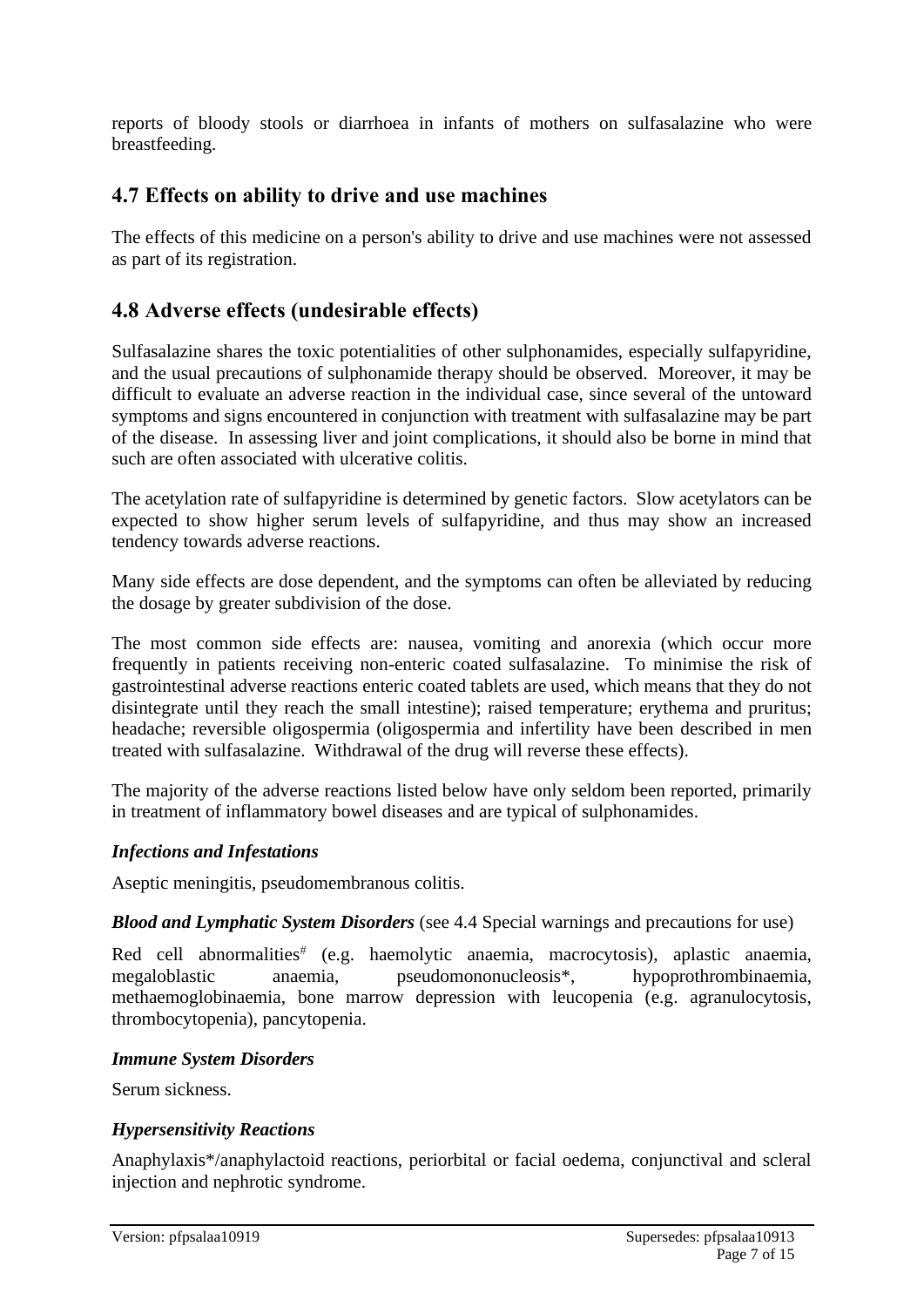### *Metabolism and Nutrition Disorders*

Anorexia, folate deficiency\* (see 4.4 Special warnings and precautions for use).

#### *Psychiatric Disorders*

Mental depression.

#### *Nervous System Disorders*

Dizziness<sup>#</sup>, smell and taste disorders, peripheral neuropathy, headache, peripheral neuritis, convulsions, hallucinations, vertigo, insomnia, transient lesions of posterior column and transverse myelitis, encephalopathy.

#### *Ear and Labyrinth Disorders*

Tinnitus .

#### *Cardiac Disorders*

Myocarditis\* (including allergic myocarditis) (see 4.4 Special warnings and precautions for use), pericarditis, cyanosis .

#### *Vascular Disorders*

Pallor\* (see 4.4 Special warnings and precautions for use).

*Respiratory, Thoracic and Mediastinal Disorders* (see 4.4 Special warnings and precautions for use)

Lung complications (fibrosing alveolitis with e.g. dyspnoea, cough, eosinophilic infiltration), interstitial lung disease\*, oropharyngeal pain\*.

#### *Gastrointestinal Disorders*

Gastric distress<sup>#</sup>, abdominal pain<sup>#</sup>, nausea, vomiting\*, diarrhoea\*, pancreatitis, stomatitis, impaired folic acid absorption, aggravation of ulcerative colitis\*.

*Hepatobiliary Disorders* (see 4.4 Special warnings and precautions for use)

Hepatic failure\*, hepatitis fulminant\*, hepatitis, jaundice\*, hepatitis cholestatic\*, cholestasis\*.

#### *Skin and Subcutaneous Tissue Disorders* (see 4.4 Special warnings and precautions for use)

Toxic epidermal necrolysis (Lyell's syndrome), erythema multiforme, Stevens-Johnson syndrome, drug rash with eosinophilia and systemic symptoms (DRESS)\*, toxic pustuloderma, alopecia, erythema, exanthema, exfoliative dermatitis, angioedema\*, lichen planus, photosensitivity, purpura\*, pruritus, urticaria, generalised skin eruptions.

### *Musculoskeletal and Connective Tissue Disorders*

Systemic lupus erythematosus, Sjögren's syndrome, arthralgia.

#### *Renal and Urinary Disorders*

Proteinuria<sup>#</sup>, haematuria<sup>#</sup>, crystalluria<sup>#</sup> (see 4.4 Special warnings and precautions for use), nephrotic syndrome, interstitial nephritis, nephrolithiasis\*.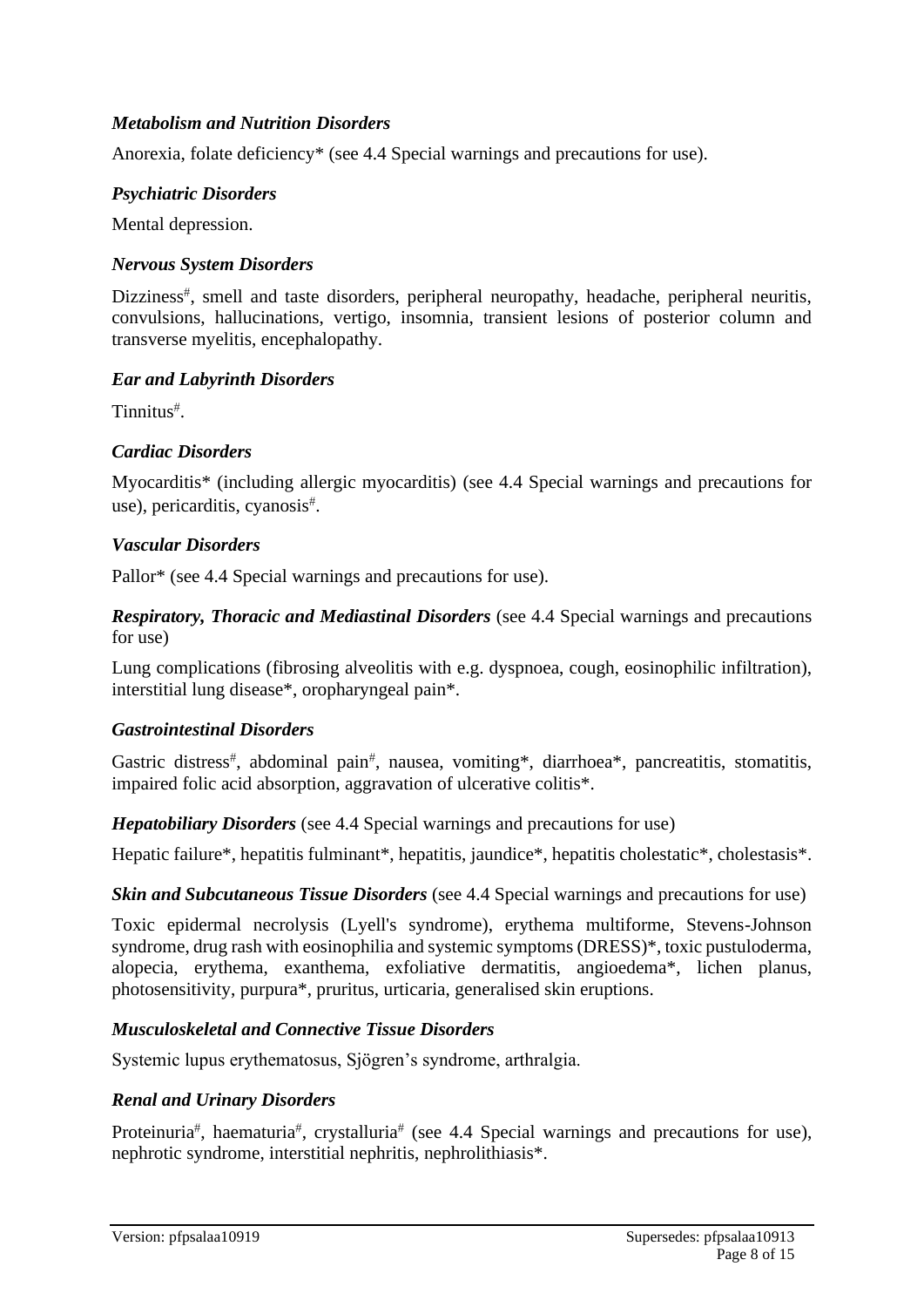### *Reproductive System*

Reversible oligospermia (see 4.4 Special warnings and precautions for use).

#### *General Disorders*

Fever (see 4.4 Special warnings and precautions for use), yellow discolouration of skin and body fluids\*, petechiae and drug fever, periarteritis nodosum and LE phenomenon have occurred.

#### *Investigations*

Induction of autoantibodies, elevation of liver enzymes.

- Adverse effects are possibly dose-related.
- \* Adverse effects identified post-marketing.

#### **Reporting suspected adverse effects**

Reporting suspected adverse reactions after registration of the medicinal product is important. It allows continued monitoring of the benefit-risk balance of the medicinal product. Healthcare professionals are asked to report any suspected adverse reactions at [www.tga.gov.au/reporting](http://www.tga.gov.au/reporting-problems)[problems.](http://www.tga.gov.au/reporting-problems)

### **4.9 Overdose**

The drug has low acute per oral toxicity in the absence of hypersensitivity. There is evidence that the incidence and severity of toxicity following overdosage are directly related to the total serum sulfapyridine concentration.

#### *Signs and Symptoms*

Similar to those of any sulphonamides. The most likely symptoms would be gastrointestinal disturbances (nausea, vomiting and abdominal pain), haematuria, crystalluria or anuria. In more advanced cases, central nervous system symptoms such as drowsiness, convulsions, etc., may be observed. Patients with impaired renal function are at increased risk of serious toxicity. There are no documented reports of deaths due to ingestion of large single doses of sulfasalazine.

#### *Treatment of Overdosage*

There is no specific antidote and treatment is symptomatic and supportive. Alkalinize urine (2.5 to 4.0 g of sodium bicarbonate every 4 hours). If kidney function is normal, force fluids. If anuria is present, restrict fluids and salt and treat for renal failure. Sulfasalazine can be removed by haemodialysis. Catheterisation of the ureters may be indicated for complete renal blockage by crystals. For agranulocytosis discontinue the drug immediately, hospitalise the patient and institute appropriate therapy. Patients should be observed for development of methaemoglobinaemia or sulfhaemoglobinaemia. If these occur, treat appropriately.

For information on the management of overdose, contact the Poisons Information Centre on 13 11 26 (Australia).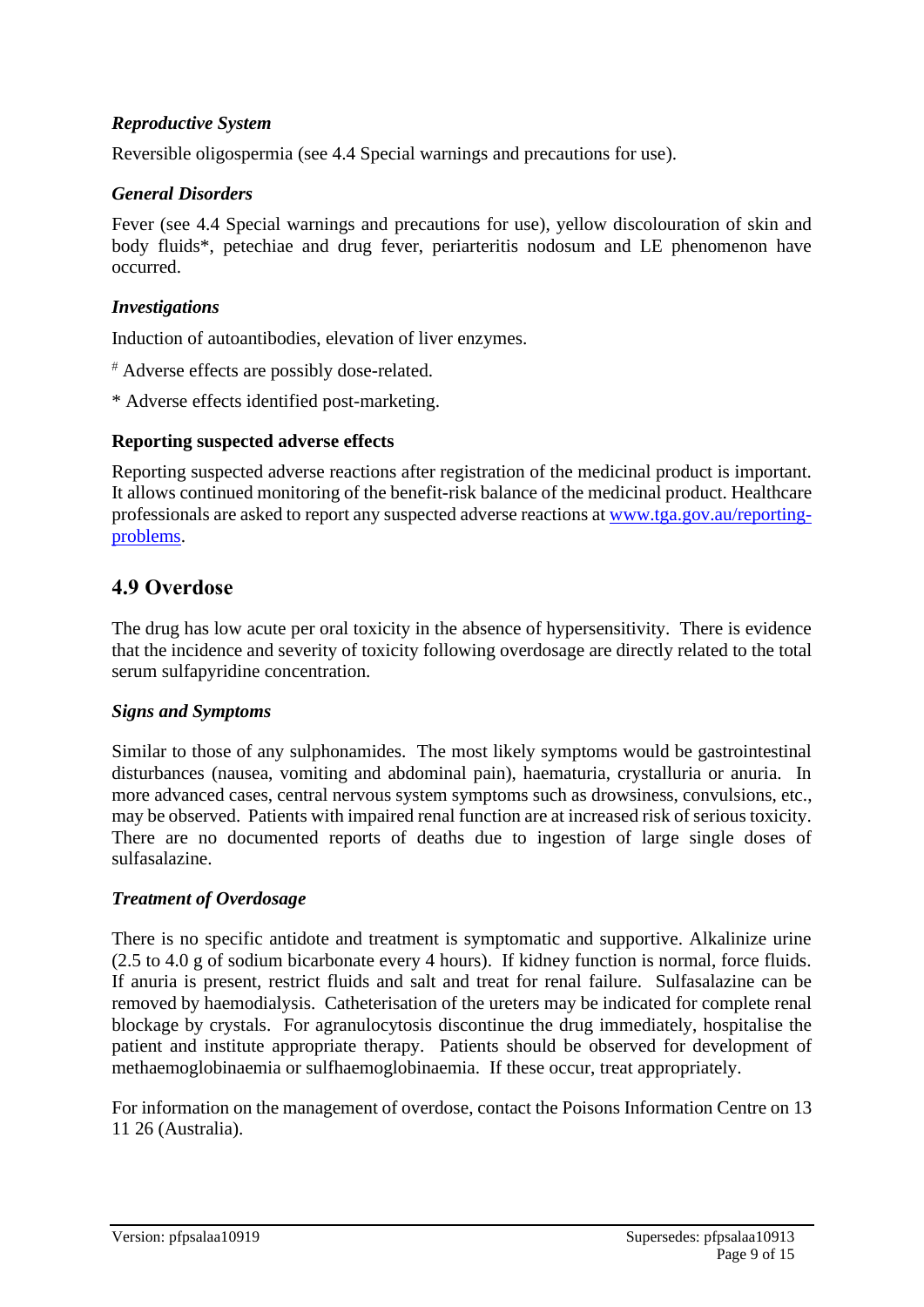# **5. PHARMACOLOGICAL PROPERTIES**

# **5.1 Pharmacodynamic properties**

### **Mechanism of action**

Sulfasalazine has, among others, an immunosuppressive effect and has shown affinity to connective tissue. It has also been shown to have a wide range of effects in other biological systems. It is, however, difficult to judge the clinical relevance of its various pharmacological actions since the aetiology of rheumatoid arthritis is largely unknown. Moreover, the mode of action of sulfasalazine in the treatment of ulcerative colitis is also not known. A metabolite of the drug may have an inhibitory effect on an antigen-antibody process occurring in the intestinal wall and the salicylate component may act as an anti-inflammatory agent. The drug does not appear to have any long term antibacterial effect on the stool flora of patients with ulcerative colitis (see 5.1 Pharmacodynamic properties, Antibacterial Effect).

The following effects have been found in vitro: inhibition of bacterial growth; inhibition of prostaglandin synthesis; increased intestinal cytoprotection due to inhibition of prostaglandin degradation; reduction of leukotriene formation; modulation of polymorphonuclear leucocyte function; inhibition of proteolytic enzymes; inhibition of DNA synthesis; and impairment of folate absorption and metabolism.

Most of these effects have also been shown in experimental animal systems. This has led to the following alternative explanations of the clinical effects of sulfasalazine.

### *Antibacterial Effect*

West et al., (1974) found that the number of anaerobic bacteria in the colon lumen was markedly reduced by administration of sulfasalazine. Krook et al., (1981) showed that 1 month of sulfasalazine treatment gave a drastic reduction in the anaerobic bacteria count. After four months of continuing treatment the counts returned to normal, although a decrease in certain bacterial strains was still evident.

Rheumatoid arthritis may be an enteropathogenic arthritis. One well known observation is that experimental arthritis in pigs may be caused by Clostridium perfringens in the large bowel. Neumann et al., (1984) has recently examined the faecal flora in a normal control population and in rheumatoid arthritis patients during sulfasalazine treatment. During therapy there was a trend towards a decrease in the Cl. perfringens count in the sulfasalazine treated group which was not seen in the control group. Tremaine et al., (1984) have recently shown that patients on sulfasalazine have a significantly lower incidence of Cl. difficile infection than patients with no treatment, and that a significantly higher incidence of infection is observed after antibiotic therapy.

### *Anti-inflammatory and Immunoregulatory Effect*

In recent years a large number of papers, predominantly on in vitro studies, have reported effects of sulfasalazine on the arachidonic acid metabolites, prostaglandins and leukotrienes.

Any equivalence to these effects in vivo, seen as an anti-inflammatory effect, has yet only partly been documented. Thus, inhibition of carrageenan inflammation could be demonstrated in the rat paw and in the rat colon. In the adjuvant arthritis model in rats, Steinwall et al.,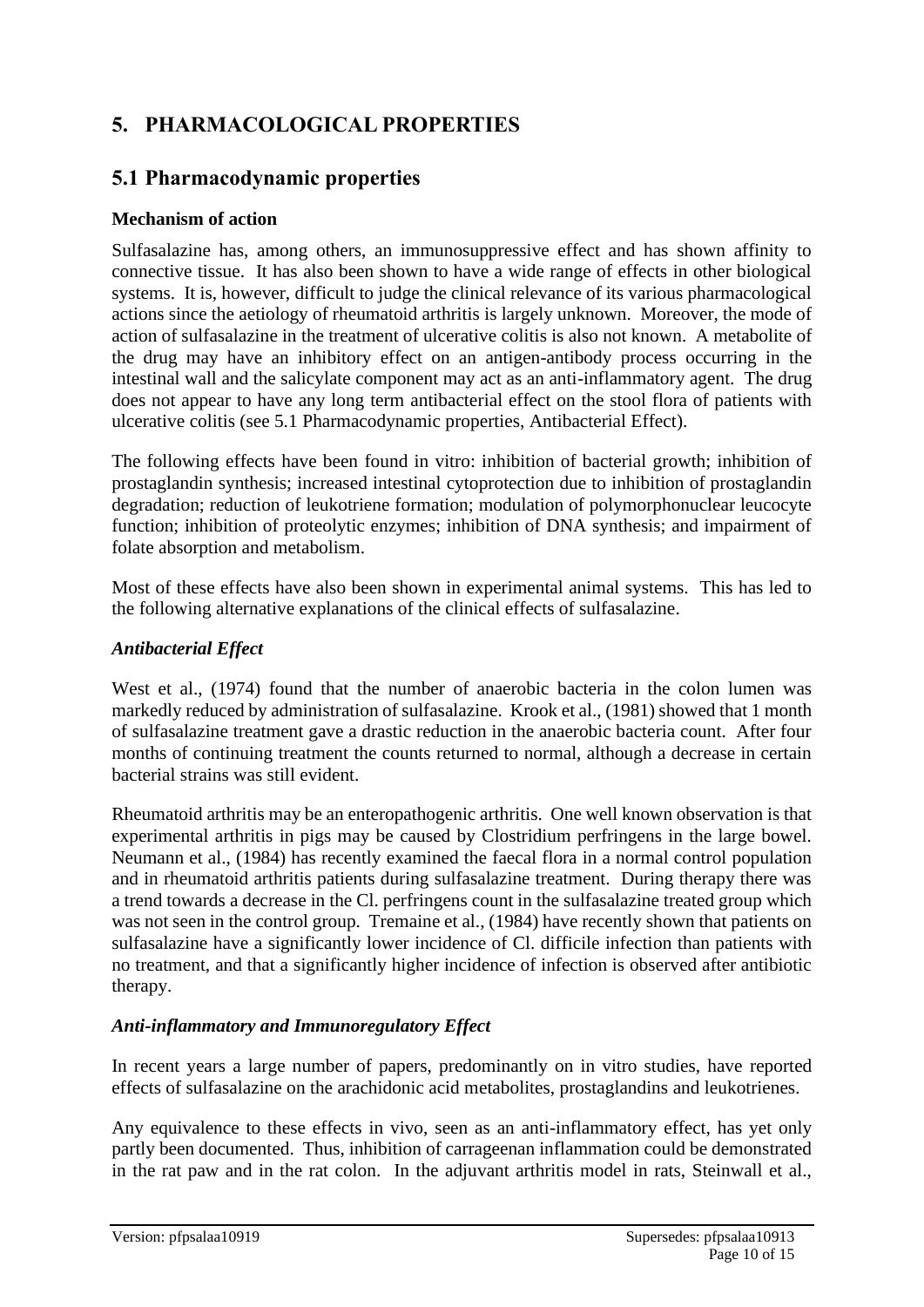showed a significant inhibition at high doses of sulfasalazine. Indomethacin-induced ulceration could be reduced by sulfasalazine, and water transport was normalised by sulfasalazine both in human biopsy tissue and in the dinitrochlorobenzene (DNCB) colitis in a rat model.

With regard to possible immunoregulatory effects, Holm and Perimann (1968) published a study on the effect of sulfasalazine upon lymphocytic activity. Sulfasalazine was shown to have a specific toxicity for lymphocytes, higher than for other cells. Campbell (1973) studied the effect of sulfasalazine in immunological models, and a clear immunoregulatory effect was noted.

Laursen (1978) found that sulfasalazine in mice suppressed many immunological factors, such as serum levels of different immunoglobulins and the number of lymphocytes. Rubenstein et al., (1978) and Ali et al., (1982) have shown that sulfasalazine therapy depresses the activity of certain lymphocytes.

### **Clinical trials**

No data available.

### **5.2 Pharmacokinetic properties**

#### **Absorption**

After the administration of a single 2 g dose of SALAZOPYRIN (enteric or non enteric coated tablets), sulfasalazine can be detected in serum within 6 hours. Two days after administration the serum concentration is negligible. With repeated daily doses, the steady state serum level of sulfasalazine is achieved after 4 to 5 days.

Sulfasalazine is poorly absorbed from the small intestine (up to 30%), after which it is excreted into the bile. A few percent of the given dose is excreted unmetabolised into the urine. The unabsorbed drug is excreted in the faeces. This is also confirmed by the observation that around 70% of an ingested dose of sulfasalazine can be recovered in the effluent of ileostomised patients. Sulfasalazine rapidly enters the enterohepatic circulation and is returned to the gastrointestinal tract via the biliary route. Up to 80% of the absorbed intact sulfasalazine can be recovered in the bile effluent.

#### **Distribution and Excretion**

Intact sulfasalazine can be detected in serum within 6 hours after oral administration and between 2 and 10% of a single dose can be recovered as the unchanged molecule from the urine. No detectable sulfasalazine has been found in stools of normal subjects, although up to 7% of an orally administered sulfasalazine dose has been found in the faeces of patients having ulcerative colitis. Sulfasalazine and its metabolites excreted in the urine may impart an orangeyellow colour to alkaline urine.

Most of the 5-aminosalicylate moiety formed by bacterial action in the gut is excreted unchanged in the faeces. However, up to 33% of the salicylate absorbed can be recovered in the urine almost entirely as N-acetyl-5-aminosalicylic acid.

Both sulfasalazine and 5-ASA exhibit an affinity for collagen rich tissues. It has been shown that these two entities tend to concentrate primarily in the intestinal wall as well as in the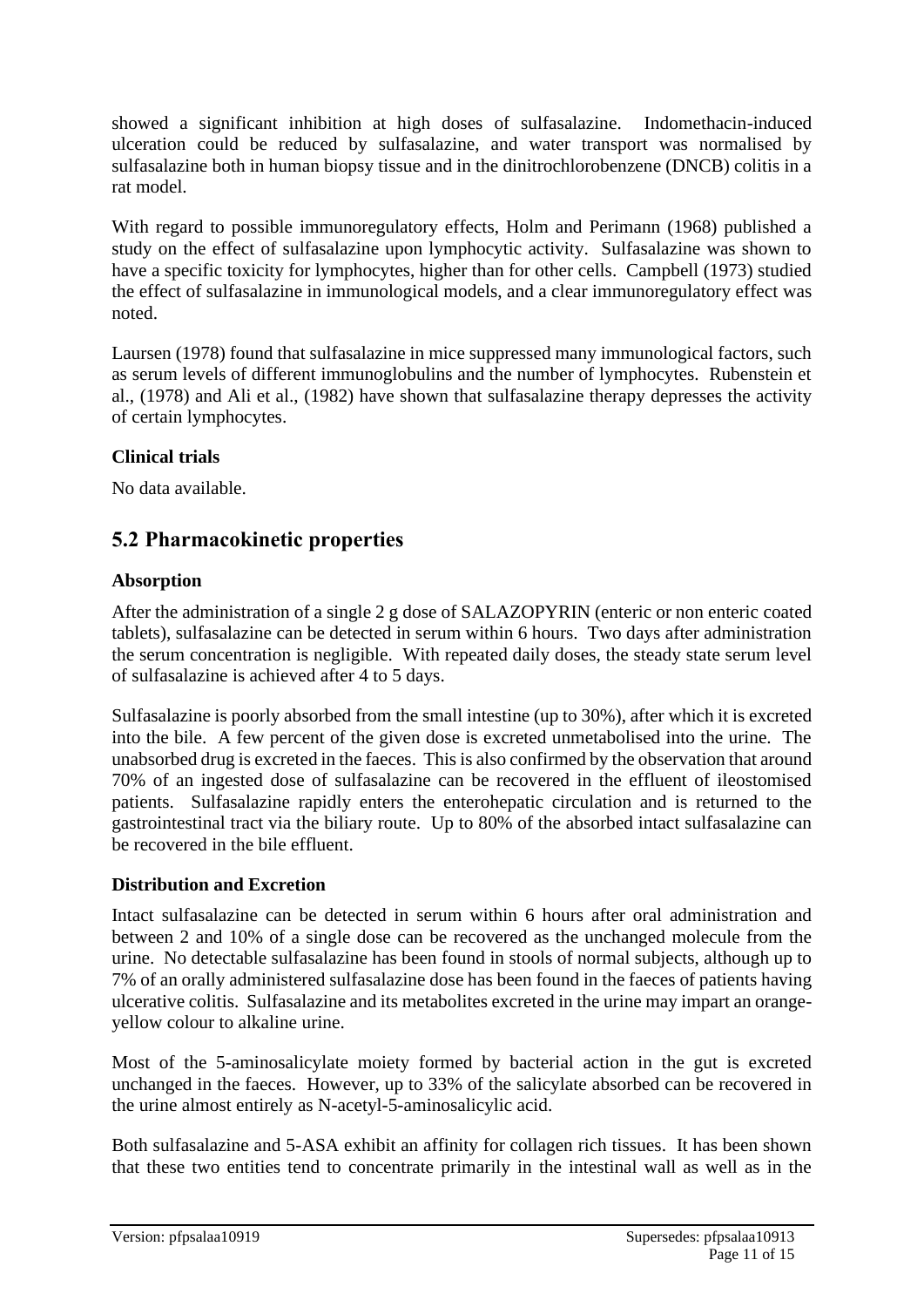peritoneal, pleural and synovial fluids. There is also evidence that blood borne sulfasalazine can enter the intestinal lumen directly from the serum, for it has been shown by Hannagren et al., (1973) that intravenously administered sulfasalazine concentrates intestinally in rats with ligated bile ducts.

The sulfapyridine formed by cleavage of sulfasalazine during azo-reduction by the intestinal flora is absorbed in the intestinal tract and appears to be evenly distributed in the various body tissues and fluids. About two thirds of the amount of sulfapyridine present in sulfasalazine is excreted in the urine, partially as acetylated or glucuronidated metabolites. The faeces contain sulfapyridine equivalent to approximately 7% of the ingested dose. There is no detectable sulfapyridine in serum 3 days after termination of treatment.

#### **Metabolism**

The 70 to 80% of the ingested dose of intact sulfasalazine which reaches the colon is subjected to azo-reductive cleavage by the colonic flora to yield the two major metabolites, 5-aminosalicylic acid (5-ASA) and sulfapyridine. Sulfapyridine is rapidly absorbed, partly metabolised in the liver, primarily by acetylation, and subsequently excreted in the urine. Non-acetylated sulfapyridine is partly protein bound. The role of the gut bacteria in splitting sulfasalazine has been elucidated in detail by Peppercorn and Goldman (1972). Thus, the delay in appearance of sulfapyridine and 5-ASA in the serum after oral administration of sulfasalazine is consistent with the time taken for the drug to reach the microbially rich colon. The two products of cleavage, 5-ASA and sulfapyridine are subsequently metabolised.

In humans only N-acetyl-5-aminosalicylic acid has been identified as a metabolite of 5-ASA. Sulfapyridine metabolites have been identified in humans as: N4-acetylsulfapyridine; sulfapyridine-o-glucuronide; acetylsulfapyridine-o-glucuronide; 5-hydroxy-sulfapyridine-oglucuronide; and N4-acetyl-5-hydroxy-sulfapyridine-o-glucuronide.

The rate at which sulfapyridine is acetylated in the liver is genetically determined. Patients can be readily classified as slow or fast acetylator phenotypes on the basis of the ratio of sulfapyridine and acetylsulfapyridine concentrations in serum or urine. There is also a genetic basis for differentiation of patients according to the rate at which sulfapyridine is hydroxylated. Those subjects who show relative slowness in acetylation and hydroxylation rates may be expected to show higher than normal serum concentration of sulfapyridine after administration of sulfasalazine.

### **Protein Binding**

Greater than 95% of absorbed sulfasalazine is bound to serum proteins.

# **5.3 Preclinical safety data**

#### **Genotoxicity**

No data available.

#### **Carcinogenicity**

No data available.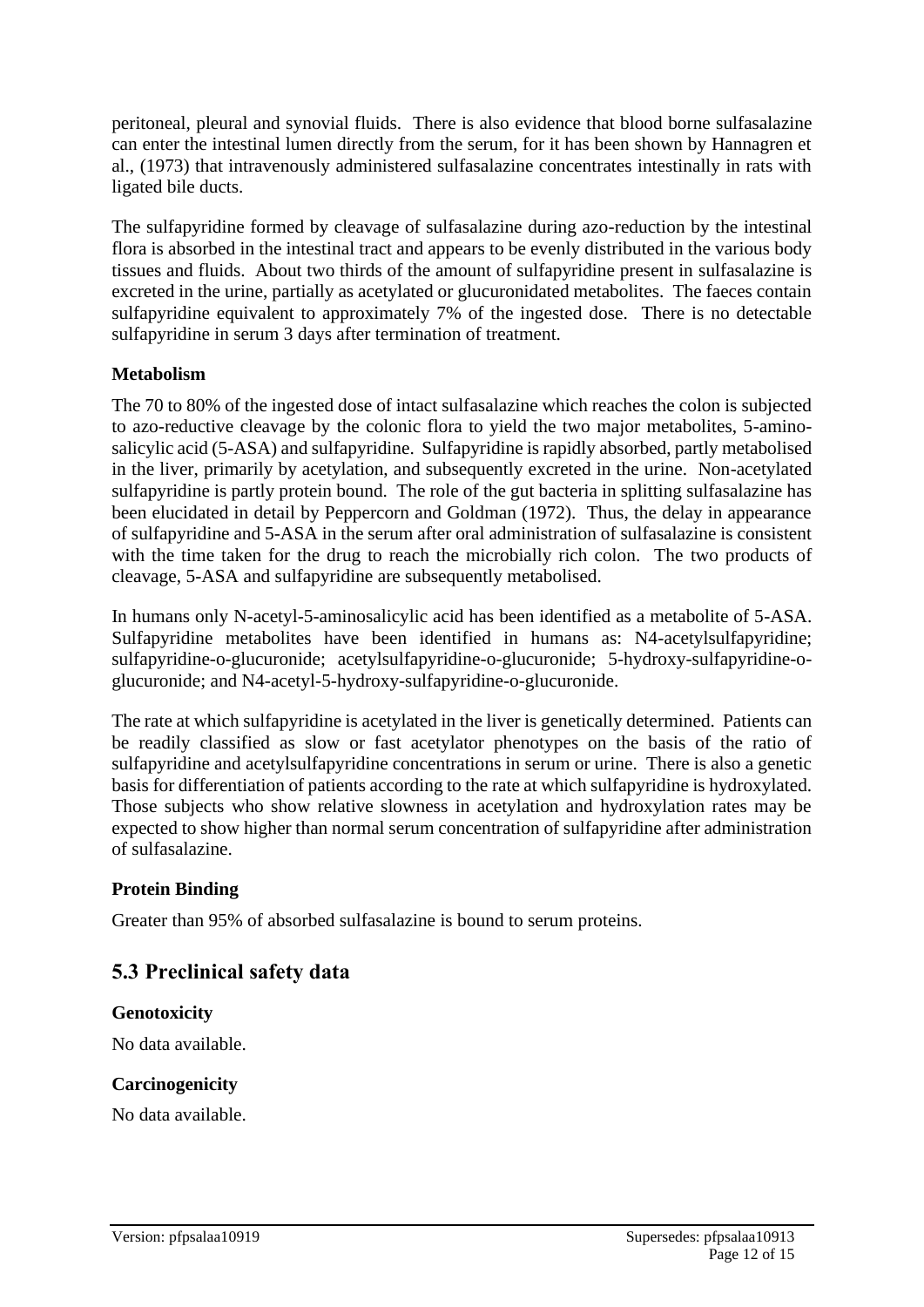# **6. PHARMACEUTICAL PARTICULARS**

# **6.1 List of excipients**

### *Salazopyrin*

Colloidal anhydrous silica Magnesium sterate Maize starch povidone

### *Salazopyrin EN-Tabs*

Carnauba wax Cellacefate Colloidal anhydrous silica Glyceryl monosterate Macrogol 20000 Magnesium sterate Maize starch Povidone Propylene glycol Purified talc White beeswax

# **6.2 Incompatibilities**

Incompatibilities were either not assessed or not identified as part of the registration of this medicine.

# **6.3 Shelf life**

In Australia, information on the shelf life can be found on the public summary of the Australian Register of Therapeutic Goods (ARTG). The expiry date can be found on the packaging.

# **6.4 Special precautions for storage**

SALAZOPYRIN tablets and SALAZOPYRIN EN tablets should be stored below 25°C.

# **6.5 Nature and contents of container**

SALAZOPYRIN (sulfasalazine) 500 mg tablets supplied in bottles of 100 tablets.

SALAZOPYRIN EN-TABS (sulfasalazine) 500mg enteric coated tablets supplied in bottles of 100 tablets.

Not all pack sizes may be marketed.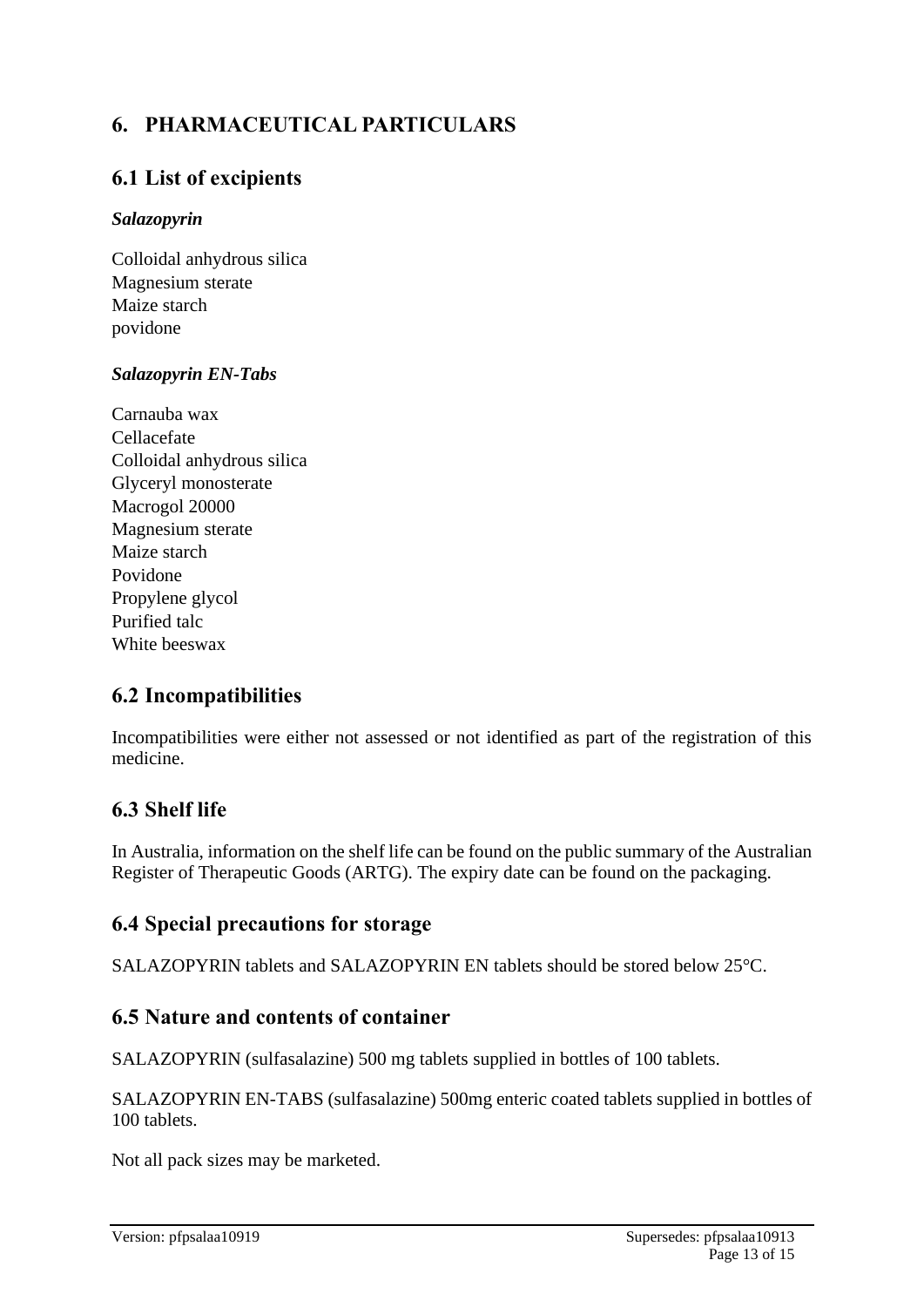# **6.6 Special precautions for disposal**

In Australia, any unused medicine or waste material should be disposed of by taking to your local pharmacy.

# **6.7 Physicochemical properties**

Sulfasalazine is a bright yellow or brownish-yellow, fine powder. It is practically insoluble in water, very slightly soluble in ethanol (96 percent), practically insoluble in methylene chloride. It dissolves in dilute solutions of alkali hydroxides.

#### **Chemical structure**

The structural formula of sulfasalazine is shown below:



| <b>Chemical Name:</b>       | $2-Hydroxy-5-[2-[4-(pyridin-2-$<br>ylsulphamoyl)phenyl]diazenyl]benzoic acid |
|-----------------------------|------------------------------------------------------------------------------|
| Molecular Formula:          | $C_{18}H_{14}N_4O_5S$                                                        |
| Molecular Weight:           | 398.4                                                                        |
| $C_{\Lambda}C_{\rm numhom}$ |                                                                              |

### **CAS number**

599-79-1.

# **7. MEDICINE SCHEDULE (POISONS STANDARD)**

Schedule 4 – Prescription Only Medicine.

# **8. SPONSOR**

Pfizer Australia Pty Ltd Level 17, 151 Clarence Street Sydney NSW 2000 Toll Free Number: 1800 675 229 www.pfizer.com.au

# **9. DATE OF FIRST APPROVAL**

05 September 1991.